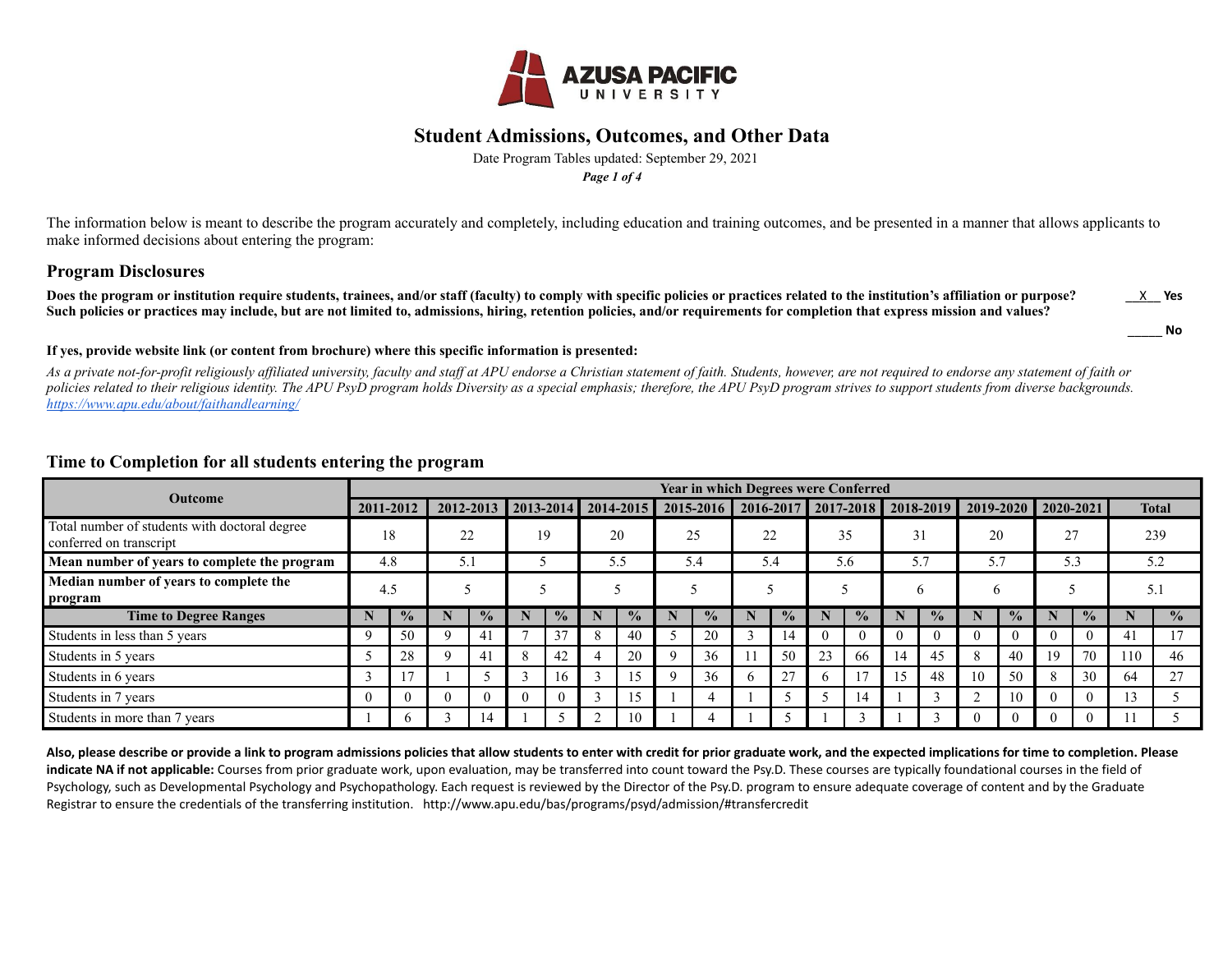

Date Program Tables are updated: September 29, 2021 *Page 2 of 4*

#### **Program Costs**

| <b>Description</b>                                                                                           | 2020-2021 1st-<br>year |
|--------------------------------------------------------------------------------------------------------------|------------------------|
| Tuition for full-time students (in-state)                                                                    | 46200*                 |
| Tuition for full-time students (out-of-state)                                                                | 46200*                 |
| Tuition per credit hour for part-time students (if<br>applicable enter amount; if not applicable enter "NA") | NA                     |
| University/institution fees or costs                                                                         | \$295 1st year**       |
| Additional estimated fees or costs to students (e.g.<br>books, travel, etc.)                                 | \$2,000 per year***    |

\*Typically, a first-year student takes 40 units of the total of 133 units. This includes Fall, Spring and Summer registration. \*\*University/institution fees include the application fee (\$45), and parking (\$125 for Fall and \$125 for Spring/Summer). \*\*\*Additional estimated fees include books, malpractice insurance, APA membership, clinical hourly tracking software, and estimated cost for a portion of the required 30 hours of individual therapy

[Please refer to the website at https://www.apu.edu/bas/programs/psyd/tuition/ for more detailed information.](https://www.apu.edu/bas/programs/psyd/tuition/)

[Note: This information is current for the 2021-22 academic year. For additional information, please contact the appropriate office.](http://www.apu.edu/graduateprofessionalcenter/sfs/contact/)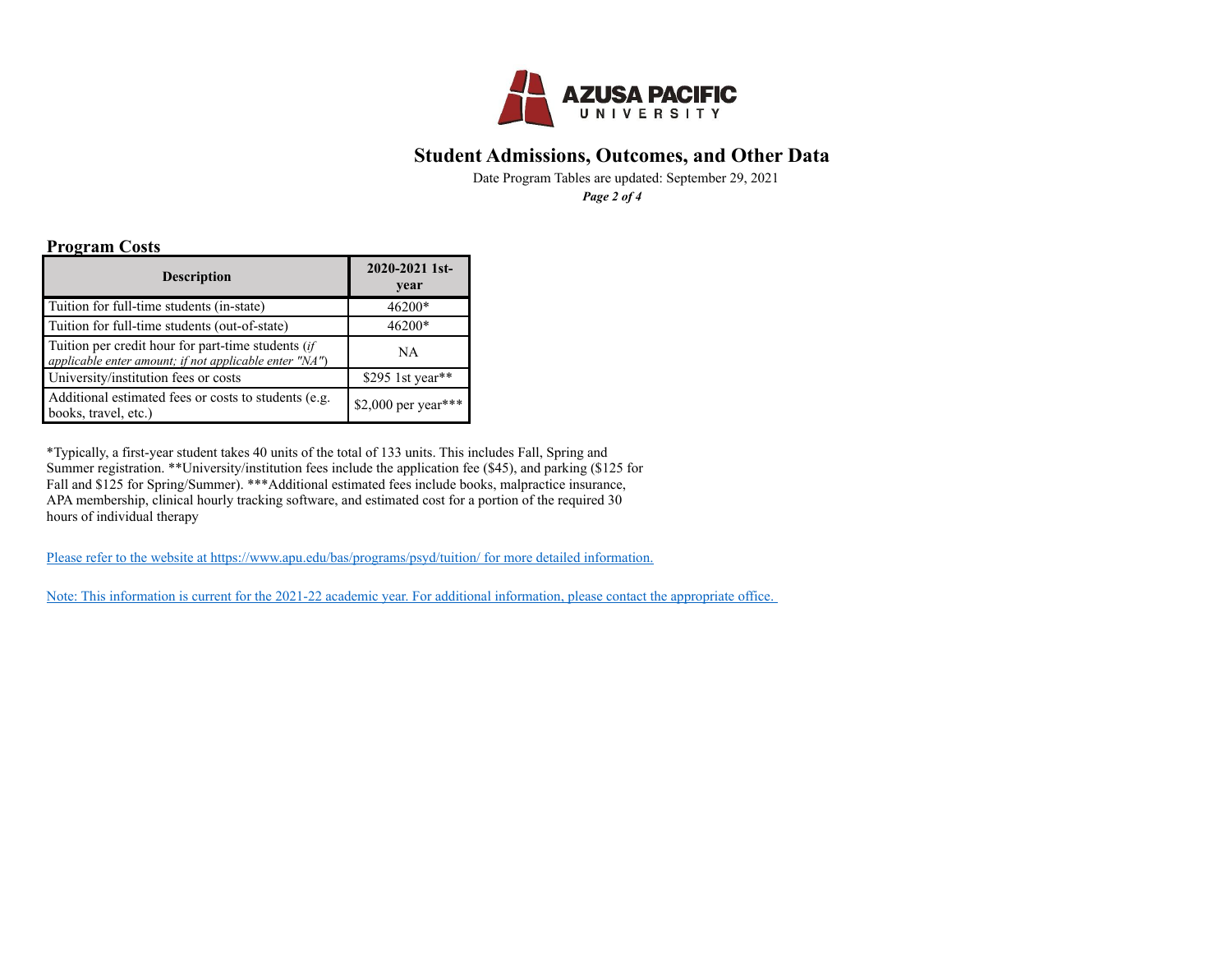

Date Program Tables are updated: September 29, 2021

*Page 3 of 4*

# **INTERNSHIPS**

### **Internship Placement - Table 1**

|                                                                                                                                     | <b>Year Applied for Internship</b> |                          |              |                         |    |                          |    |                          |          |               |          |                          |                |                |          |                          |    |                |                |                         |
|-------------------------------------------------------------------------------------------------------------------------------------|------------------------------------|--------------------------|--------------|-------------------------|----|--------------------------|----|--------------------------|----------|---------------|----------|--------------------------|----------------|----------------|----------|--------------------------|----|----------------|----------------|-------------------------|
| <b>Outcome</b>                                                                                                                      |                                    | 2011-2012                |              | 2012-2013               |    | 2013-2014                |    | $2014 - 2015$            |          | 2015-2016     |          | 2016-2017                |                | 2017-2018      |          | 2018-2019                |    | 2019-2020      |                | 2020-2021               |
|                                                                                                                                     |                                    | $\frac{0}{0}$            |              | $\frac{0}{0}$           |    | $\frac{0}{0}$            |    | $\frac{0}{2}$            |          | $\frac{0}{0}$ |          | $\frac{0}{0}$            |                | $\frac{0}{2}$  | N        | $\frac{0}{0}$            |    | $\frac{0}{2}$  |                | $\frac{0}{0}$           |
| Students who obtained APA/CPA-accredited<br>internships                                                                             |                                    | 60                       | 16           | 48                      | 18 | 55                       | 21 | 70                       | 25       | 83            | 19       | 76                       | 2 <sup>1</sup> | 84             | 22       | 96                       | 24 | 92             | 28             | 78                      |
| Students who obtained APPIC member internships<br>that were not APA/CPA-accredited (if applicable)                                  | 4                                  |                          | $\mathbf{3}$ | $\mathbf Q$             | 8  | 24                       |    |                          | 4        |               | Ć        | 20                       |                |                | $\theta$ | $\Omega$                 |    | $\Omega$       |                | $\mathsf{\overline{R}}$ |
| Students who obtained other membership<br>organization internships (e.g. CAPIC) that were not<br>APA/CPA-accredited (if applicable) | $\overline{2}$                     | 8                        |              | $\sim$<br>$\rightarrow$ |    | 9                        |    | $\mathbf{r}$             |          |               | $\theta$ | $\theta$                 |                | 8              |          | 4                        |    | $\theta$       | $\overline{2}$ | 6                       |
| Students who obtained internships conforming to<br>CDSPP guidelines that were not APA/CPA-<br>accredited (if applicable)            | $\Omega$                           | $\Omega$                 | $\Omega$     |                         |    | $\Omega$                 |    | $\theta$                 | $\Omega$ |               | $\Omega$ | $\Omega$                 |                | $\Omega$       | $\Omega$ | $\Omega$                 |    | $\Omega$       | $\sqrt{ }$     |                         |
| Students who obtained other internships that were<br>not APA/CPA-accredited (if applicable)                                         |                                    | $\Omega$                 |              |                         |    | $\Omega$                 |    |                          | $\Omega$ |               | $\Omega$ | $\theta$                 |                |                | 0        | $\Omega$                 |    | $\Omega$       |                |                         |
| Students who obtained any internship                                                                                                | 21                                 | 84                       | 21           | 64                      | 29 | 88                       | 25 | 83                       | 30       | 100           | 24       | 96                       | 24             | 96             | 23       | 100                      | 24 | 92             | 34             | 94                      |
| Students who sought or applied for internships<br>including those who withdrew from the application<br>process                      | 25                                 | $\overline{\phantom{a}}$ | 33           |                         | 33 | $\overline{\phantom{a}}$ | 30 | $\overline{\phantom{a}}$ | 30       |               | 25       | $\overline{\phantom{a}}$ | 25             | $\overline{a}$ | 23       | $\overline{\phantom{a}}$ | 26 | $\overline{a}$ | 36             |                         |

# **Internship Placement - Table 2**

|                                                                                                                 | <b>Year Applied for Internship</b> |               |    |               |    |                               |    |                          |    |               |    |                          |          |                                   |    |               |                     |                          |    |               |
|-----------------------------------------------------------------------------------------------------------------|------------------------------------|---------------|----|---------------|----|-------------------------------|----|--------------------------|----|---------------|----|--------------------------|----------|-----------------------------------|----|---------------|---------------------|--------------------------|----|---------------|
| <b>Outcome</b>                                                                                                  |                                    | 2011-2012     |    |               |    | 2012-2013 2013-2014 2014-2015 |    |                          |    |               |    |                          |          | 2015-2016   2016-2017   2017-2018 |    | 2018-2019     | 2019-2020 2020-2021 |                          |    |               |
|                                                                                                                 |                                    | $\frac{0}{2}$ |    | $\frac{0}{2}$ |    | $\frac{0}{0}$                 |    | $\frac{0}{0}$            |    | $\frac{0}{2}$ |    | $\frac{0}{2}$            |          | $\frac{0}{2}$                     |    | $\frac{0}{2}$ |                     | $\frac{0}{0}$            |    | $\frac{0}{2}$ |
| Students who sought or applied for internships<br>including those who with drew from the application<br>process | 25                                 |               | 33 |               | 33 | $\overline{\phantom{a}}$      | 30 | $\overline{\phantom{0}}$ | 30 |               | 25 | $\overline{\phantom{0}}$ | $\gamma$ | $\overline{\phantom{0}}$          | 23 |               | 26                  | $\overline{\phantom{a}}$ | 36 |               |
| Students who obtained paid internships                                                                          | 19                                 | 76            | 19 | 58            | 26 | 79                            | 25 | 83                       | 29 | Q7            | 24 | 96                       | 24       | 96                                | 23 | 100           | 24                  | 92                       | 34 | 94            |
| Students who obtained half-time internships* (if<br>applicable)                                                 |                                    |               |    |               |    |                               |    | 0                        |    |               |    | $\theta$                 |          |                                   |    |               |                     |                          |    |               |